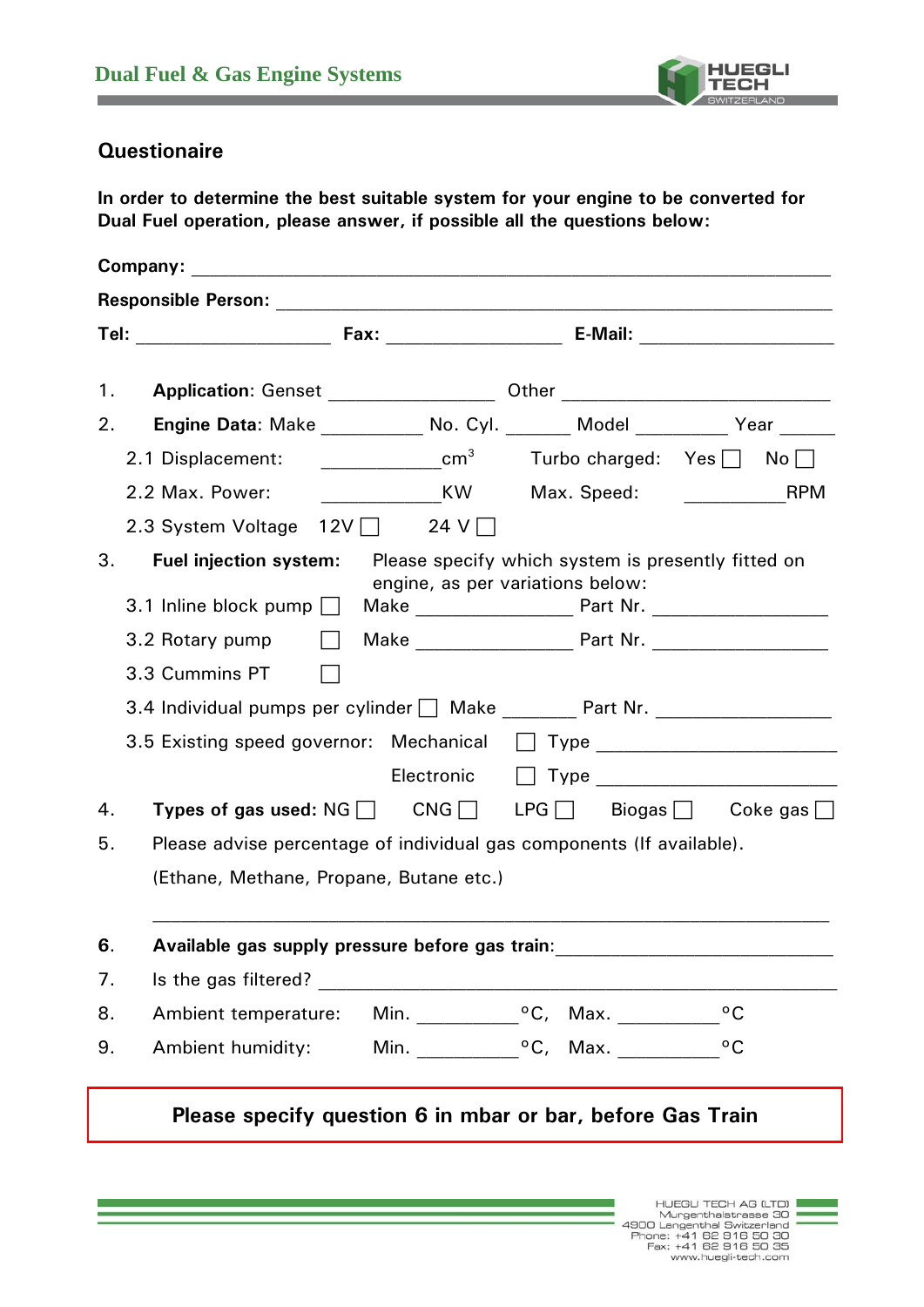



10. **Existing pipe dimensions and temperatures:** Turbo charged

10.1 Ti (Intake manifold temp. in diesel mode) at 100% load  $^{\circ}$ C 10.2 Te (Exhaust temperature in Diesel mode) at 100% load  $^{\circ}$ C

## **Photo of existing installation required from all angles!**

## **Surveillance and Protection issues**

- 11. Is an engine (Generator) monitoring / protection control system already existing? Make  $\Box$
- 12. In case of a generator, is Power Management, ev. PC communication requested?
- 13. Potential: Are more than one conversion intended?
- 14. Remarks: 2008. 2009. 2009. 2009. 2014. 2020. 2020. 2020. 2020. 2020. 2020. 2020. 2020. 2020. 2020. 2020. 20